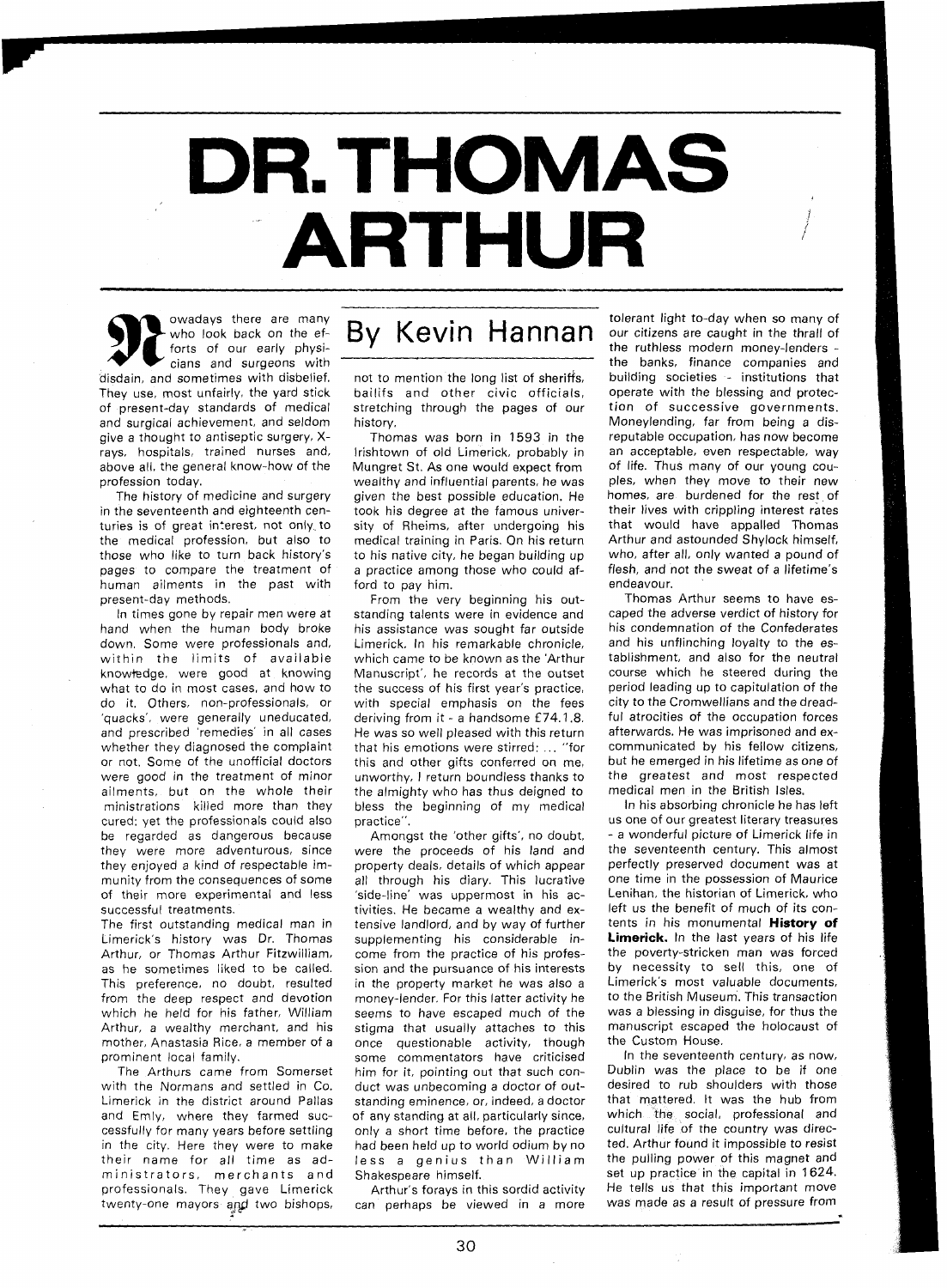

'persons of influence'. He also took up residence in Dublin but found great difficulty in looking after his business affairs in Limerick.

From a close study of his casebook one must conclude that he was strictly partial in the selection and treatment of his patients, for there is no evidence that he ever treated anyone out of charity.

His greatest success in the medical field was his treatment of James Usher. the sham Archbishop of Armagh. This outstanding and powerful figure was at once an archbishop, historian, poet and antiquary. Together with these remarkable attainments, he was a life-long hater of Catholics.

Perhaps the humiliation of being cured by a staunchly Catholic doctor was offset by the prospect of living a normal life again; after all, his ailment had baffled the best Protestant doctors in England, who had given him up as a hopeless case, with only a short time to live. Usher's gratitude may be gauged by the fee of £51 which he paid his deliverer. This was almost as much as the doctor received for his first year's practice.

The success of his ministrations on so prominent a figure secured for him the patronage of other V.I.P.'s, including the Lord Deputy. Viscount

## **Arthur's Quay.**

Falkland, and James Butler, Duke of Ormond and Viceroy to Charles II. The Duke was treated for a serious and stubborn complaint, but he was so full of his own importance that he considered it an honour for any doctor to be called in to treat him. However, he reckoned without Thomas Arthur, the astute businessman who loved money better than patronage. He was slow to settle the doctor's account, but Arthur stuck to him like a leech and pressed home his claim for payment with his customary vigour. The reluctant Duke finally instructed the Treasury to pay the bill of £ 10. Though a supporter of Ormond's all through the civil war, the doctor, with characteristic detachment, treated him as just another patient. And there is more than one instance of his relentlessness in pursuing a debtor beyond the grave by continuing the action against the next-o-kin.

Arthur was in Limerick during the fateful siege of 1651. This was an appalling period for the besieged and besiegers alike. The coldness, gloom and despair, which were the prevailing features of every street and lane of the festering city, made the fruits of victory sour and unsavoury for the weary Cromwellians, for they had to share much of the hardships which had for so long afflicted the despairing citizens.

Right through the catastrophe Thomas Arthur maintained his independence and high standing in the disease-ridden city. The dreadful conditions excited his compassion to the extent that he organised whatever assistance was possible for the afflicted. He was not deflected, however, from attending to his accounts and his treatment of the better-off citizens that is, if they were not suffering from the plague. Like all other doctors of the period he had a healthier respect for his own preservation than that of his patients. Amid the turmoil and misery he went about his daily rounds of attending to his privileged patients and jotting down their names, and sometimes their complaints, but always the fees he received from them, while the heads of some of his old friends were rotting on spikes over the gates of the Irishtown.

In times of pestilence sufferers were usually surveyed from a distance and if the remote diagnosis indicated signs of contagion they were usually left alone by all but their nearest and dearest. If their condition worsened hopelessly they were brought to the 'pest houses' to die. These places were used to isolate persons suffering from contagious diseases, and were the forerunners of the fever hospitals. It is of in